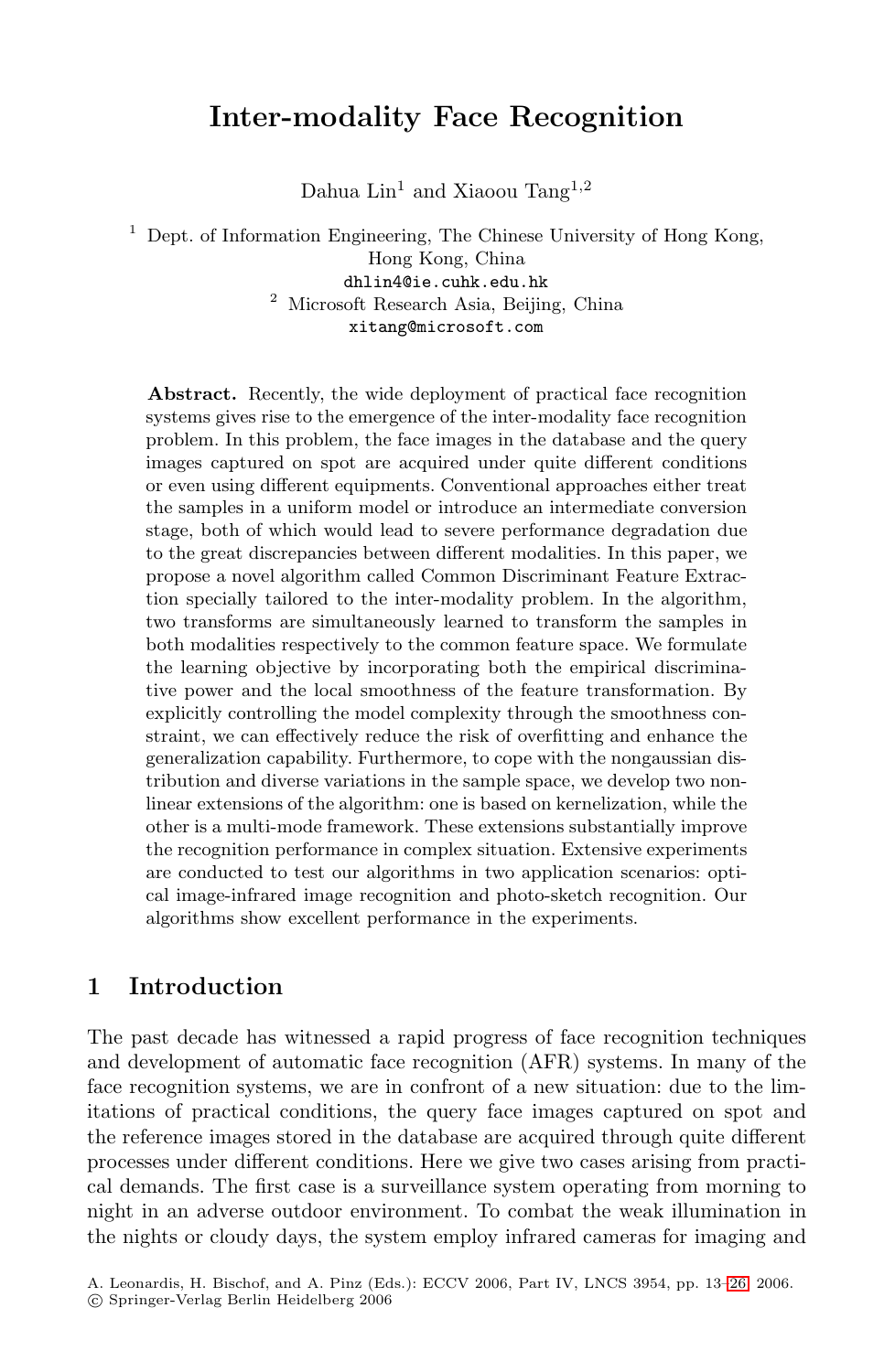compare the infrared images with the optical images registered in the database, as shown in fig.1. In another case, the police call for a photo-sketch recognition system to recognize the identity of a suspect from a sketch when his photos are unavailable, as shown in fig.2. The images acquired by different processes, which we say are in different *modalities*, often present great discrepancies, thus it is infeasible to use a single model to carry ou[t t](#page-13-1)he comparison between these images. These new applications bring forward a great challenge to the face recognition systems and require new techniques specially designed for the *Inter-Modality* Face Recognition.

Before introducing our approach to the problem, we give a brief review on the stati[sti](#page-13-2)[cal](#page-13-3) [p](#page-13-4)[att](#page-13-5)[er](#page-13-6)[n](#page-13-7) recognition methods. An important difficulty for face recognition lies in the high dimension of the sample space. To alleviate the curse of the dimensionality, it is crucial to reduce the dimension while preserving the important information for classification. LDA (Fisherface)[1] is the most popular dimension reduction method for face recognition, which pursues a feature subspace to maximize the trace-ratio of the between-class scattering matrix and the within-class scattering matrix. To solve the singularity of within-class scatter matrix incurred by small sample size problem, a variety of improved LDA-based algorithms are proposed[2][3][4][5][6][7]. However, these algorithms fail to address the overfitting fundamentally. We argue that the poor generalization of LDA in the small sa[mp](#page-2-0)le size case originates from the formulation of the objective, which merely emphasize the separability of the training samples without considering the factors affecting the generalization risk.

In this paper, we propose a general algorithm for various inter-modality face recognition problems, where two i[ssue](#page-13-8)s arise: **1)** How to enable the comparison between samples in different modalities without the intermediate conversion? **2)** How to enhance the generalization capability of the model? To tackle the former issue, we propose a novel algorithm called Common Discriminant Feature Extraction as illustrated in fig.3, where two different transforms are simultaneously learned to transform the samples in both the query modality and the reference modality to a common feature space, where the discriminant features for the two modalities are well aligned so that the comparison between them is feasible. Motivated by the statistical learning theory[10] which states that the

<span id="page-1-1"></span><span id="page-1-0"></span>

**Fig. 1.** The optical images vs. the infrared images

**Fig. 2.** The photos vs. the sketches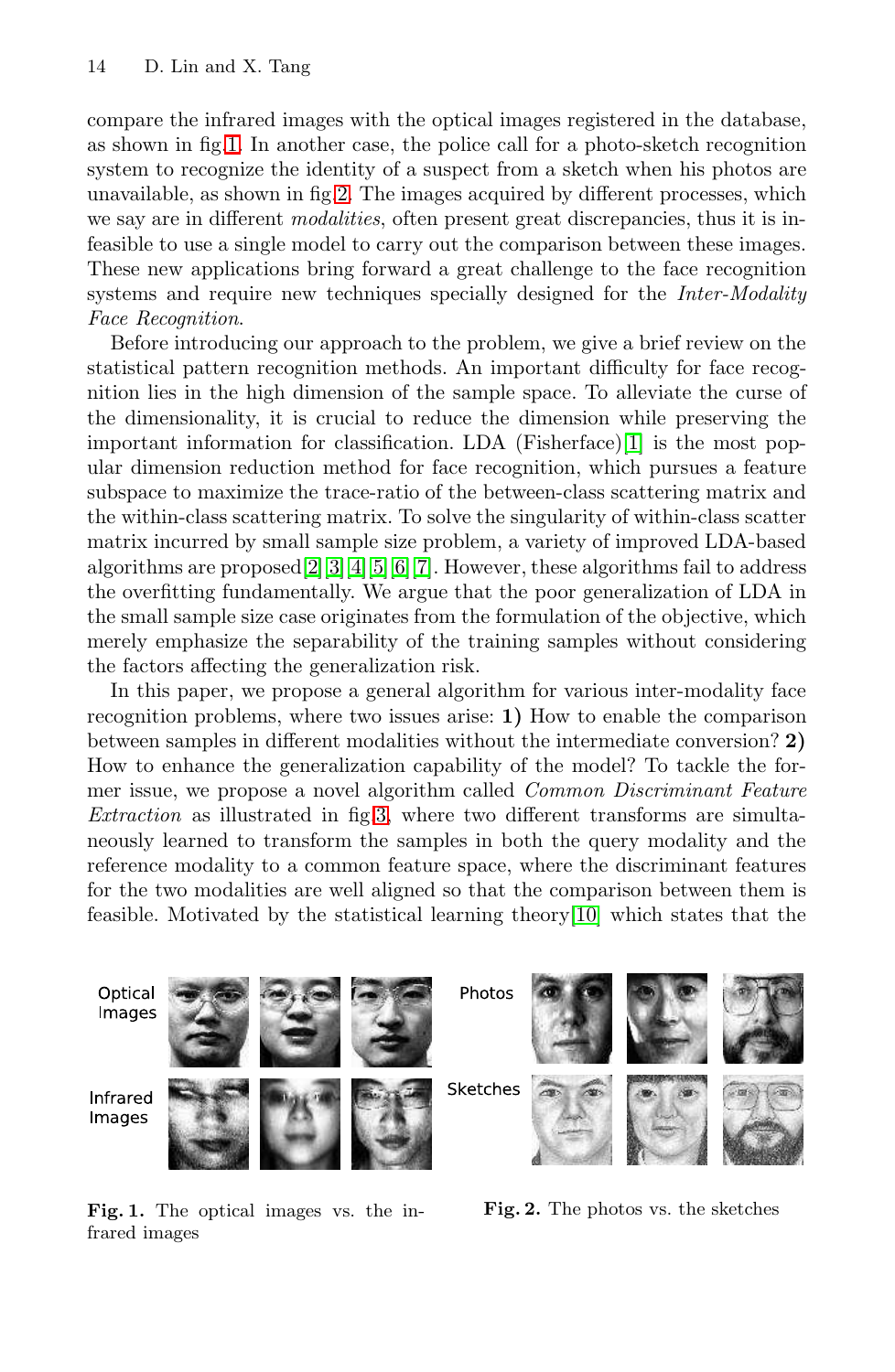<span id="page-2-0"></span>

**Fig. 3.** Illustration of common feature space

**Fig. 4.** The query procedure

model complexity has important impact on the generalization risk, we formulate the learning objective by incorporating both the empirical discriminative power and the local consistency. The empirical discriminative power comprises the intra-class compactness and inter-class dispersion, which together reflect the separability of the training samples; while the local consistency[11] is inspired by the local preservation principle emerging from the machine learning literatures[12][13], which measures the local smoothness of the feature transformation. It is believed that by explicitly imposing the smoothness constraint and thus preserving the local structure of the embedded manifold, we can effectively reduce the risk of overfitting. Based on the formulation, we derive a new algorithm which can efficiently solve the global optima of the objective function by eigen-decomposition.

Considering that linear transforms lack of capability to separate the samples well in the complicated situations where the sample distribution is nongaussian, we further derive two nonlinear extensions of the algorithm to exploit the nonlinearity of the sample space. The first extension is by kernelization, which offers an elegant and efficient way to extract nonlinear features. The second extension is a multi-mode framework. The framework learns multiple models adapting to the query samples captured in distinct conditions and makes the final decision by a belief-based weighted fusion scheme. Comprehensive experiments are conducted to validate the effectiveness of our algorithms.

# **2 Common Discriminant Feature Extraction**

### **2.1 Formulation of the Learning Problem**

In the problem, there are two types of samples: the query samples captured on spot and the reference samples stored in the database, which are in different modalities. The vector space of the query samples and the reference samples are denoted by  $\mathcal{X}_q$  and  $\mathcal{X}_r$  respectively, whose dimensions are denoted by  $d_q$  and  $d_r$ . Suppose we have a training set of  $N_q$  samples in the query space and  $N_r$ samples in the reference space from C classes, denoted by  $\{(\mathbf{x}_i^{(q)}, c_i^{(q)})\}_{i=1}^{N_q}$  and  $\{(\mathbf{x}_j^{(r)}, c_j^{(r)})\}_{j=1}^{N_r}$ . Here  $c_i^{(q)}$  and  $c_j^{(r)}$  respectively indicates the class label of the corresponding sample. To enable the comparison of the query samples and the reference samples, we transform them to a  $d_c$ -dimensional *Common Discriminant* Feature Space, denoted by  $\mathcal{Y}$ , which preserves the important discriminant information and aligns the samples in two different modality so that the comparison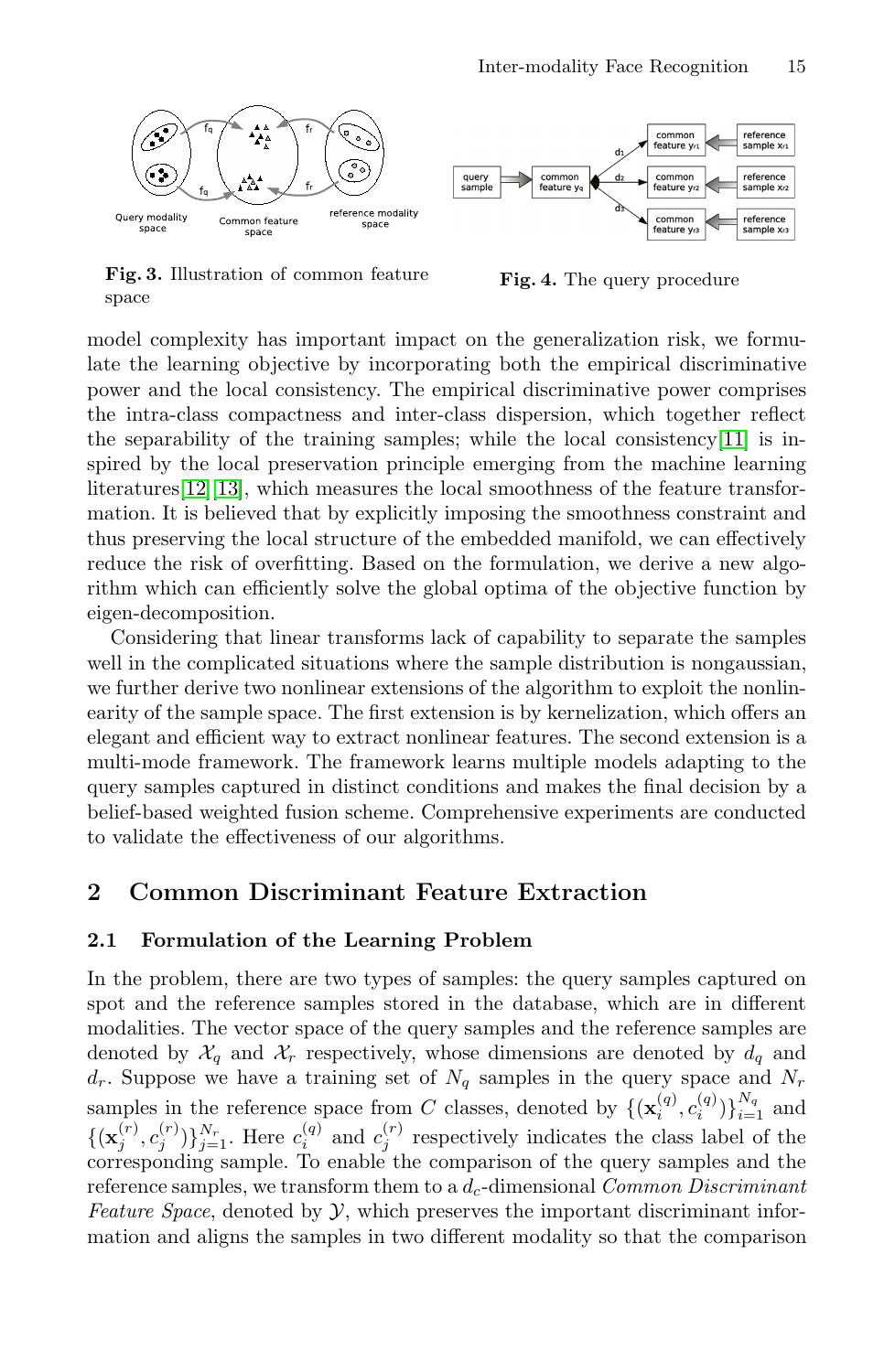is feasible. We denote the transform for the query modality by  $f_q: \mathcal{X}_q \to \mathcal{Y}$  and the transform for the reference modality by  $f_r : \mathcal{X}_r \to \mathcal{Y}$ . For succinctness of discussion, we denote  $\mathbf{y}_i^{(q)} = f_q(\mathbf{x}_i^{(q)}; \theta_q)$  and  $\mathbf{y}_j^{(r)} = f_r(\mathbf{x}_j^{(r)}; \theta_r)$ , where  $\theta_q$  and  $\theta_r$  are the transform parameters. After the common feature space is learnt, the dissimilarity can be evaluated by transforming both the query sample and the reference sample to the common space and computing the distance between the feature vectors, as in fig.4.

To obtain the feature transforms with good generalization capability, we formulate the learning objective integrating both the empirical separability and the local consistency of the transform operators.

The empirical separability. The *empirical separability* describes the separability of the training samples. It involves two related goals: the intra-class compactness and the inter-class dispersion, which are measured by average intraclass scattering and average inter-class scattering respectively as follows:

$$
J_1(\theta_q, \theta_r) = \frac{1}{N_1} \sum_{i=1}^{N_q} \sum_{j:c_j^{(r)}=c_i^{(q)}} ||\mathbf{y}_i^{(q)} - \mathbf{y}_j^{(r)}||^2,
$$
\n(1)

$$
J_2(\theta_q, \theta_r) = \frac{1}{N_2} \sum_{i=1}^{N_q} \sum_{j:c_j^{(r)} \neq c_i^{(q)}} ||\mathbf{y}_i^{(q)} - \mathbf{y}_j^{(r)}||^2,
$$
\n(2)

where  $N_1$  is the number of pairs of samples from the same class,  $N_2$  is the number of pairs of samples from different classes. To better distinguish the samples from different classes, we should drive the query samples towards the reference samples from the same class and far from those of distinct classes. Based on the rationale, we derive the formulation of empirical separability by unifying the intra-class compactness and the inter-class dispersion:

$$
J_e(\theta_q, \theta_r) = J_1(f_q, f_r) - \alpha J_2(f_q, f_r) = \sum_{i=1}^{N_q} \sum_{j=1}^{N_r} u_{ij} ||\mathbf{y}_i^{(q)} - \mathbf{y}_j^{(r)}||^2, \qquad (3)
$$

where  $u_{ij} =$  $\int \frac{1}{N_1}$   $(c_i^{(q)} = c_j^{(r)})$  $-\frac{\alpha}{N_2}$   $(c_i^{(q)} \neq c_j^{(r)})'$ , a[nd](#page-13-9) [t](#page-13-9)he  $\alpha$  reflects the trade-off between the two goals. Minimization of  $J_e(\theta_q, \theta_r)$  will lead to the feature space best separating the training samples.

**The local consistency.** To reduce the risk of overfitting, we introduce the notion *local consistency* into the formulation to regularize the empirical objective, which is a notion emerging from spectral learning[11] and manifold learning [14][12]. The local consistency for  $f_q$  and  $f_r$  are respectively defined by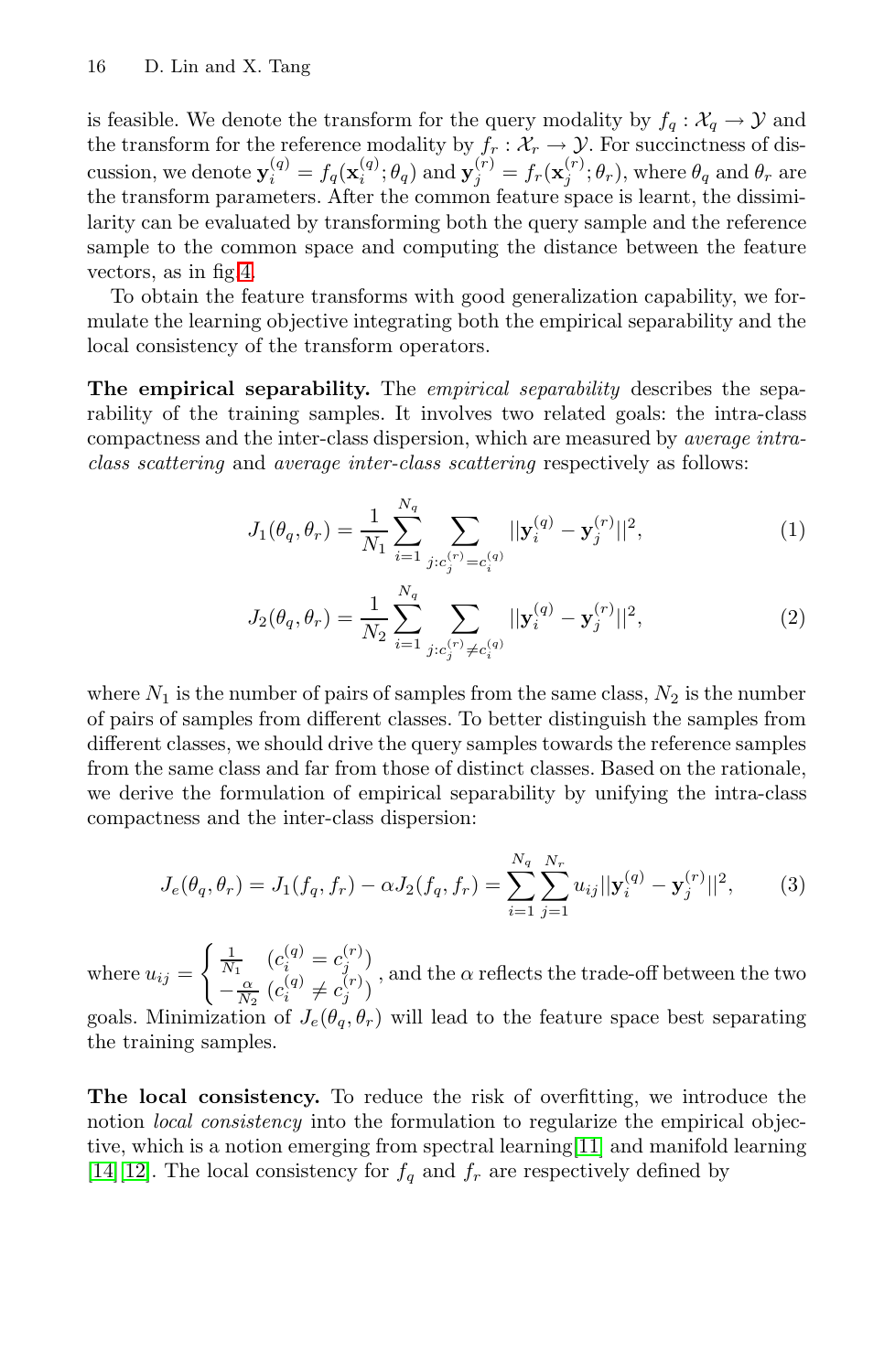$$
J_l^{(q)}(\theta_q) = \frac{1}{N_q} \sum_{i=1}^{N_q} \sum_{j=1}^{N_q} w_{ij}^{(q)} ||\mathbf{y}_i^{(q)} - \mathbf{y}_j^{(q)}||^2; \tag{4}
$$

$$
J_l^{(r)}(\theta_r) = \frac{1}{N_r} \sum_{i=1}^{N_r} \sum_{j=1}^{N_r} w_{ij}^{(r)} ||\mathbf{y}_i^{(r)} - \mathbf{y}_j^{(r)}||^2,
$$
 (5)

where  $\mathcal{N}(i)$  is the set of indices of the neighboring samples of i,  $w_{ij}^{(q)}$  =  $\exp(-\frac{||\mathbf{x}_i^{(q)} - \mathbf{x}_j^{(q)}||}{\sigma_q^2})$  and  $w_{ij}^{(r)} = \exp(-\frac{||\mathbf{x}_i^{(r)} - \mathbf{x}_j^{(r)}||}{\sigma_r^2})$  reflect the affinity of two samples. It has been shown that[14] such a definition corresponds to the approximation of  $\int_{\mathcal{M}} ||\nabla f(\mathbf{x})||^2$  over the manifold M on which the samples reside. This clearly indicates that minimization of  $J_l$  will encourage consistent output for the neighboring samples in the input space, and thus result in the transform with high local smoothness and best locality preservation. Hence, a smooth transform that is expected to be less vulnerable to overfitting can be learnt by imposing the local consistency constraint.

<span id="page-4-0"></span>Integrating the empirical objective and the local consistency objective, we formulate the learning objective to minimize the following objective function:

$$
J(\theta_q, \theta_r) = J_e(\theta_q, \theta_r) + \beta \left( J_l^{(q)}(\theta_q) + J_l^{(r)}(\theta_r) \right) = \sum_{i=1}^{N_q} \sum_{j=1}^{N_r} u_{ij} ||\mathbf{y}_i^{(q)} - \mathbf{y}_j^{(r)}||^2
$$
  
+ 
$$
\sum_{i=1}^{N_q} \sum_{j=1}^{N_q} v_{ij}^{(q)} ||\mathbf{y}_i^{(q)} - \mathbf{y}_j^{(q)}||^2 + \sum_{i=1}^{N_r} \sum_{j=1}^{N_r} v_{ij}^{(r)} ||\mathbf{y}_i^{(r)} - \mathbf{y}_j^{(r)}||^2,
$$
 (6)

where we introduce  $v_{ij}^{(q)} = \frac{\beta w_{ij}^{(q)}}{N_q}$  and  $v_{ij}^{(r)} = \frac{\beta w_{ij}^{(r)}}{N_r}$ . For convenience.  $\beta$  is a regularization coefficient controlling the trade-off between the two objectives.

#### **2.2 Matrix-Form of the Objective**

To simplify the further analysis, we introduce the following matrix notations:

 $d_c \times N_q \text{ matrix } \mathbf{Y}_q = \left[\mathbf{y}_1^{(q)}, \mathbf{y}_2^{(q)}, \ldots, \mathbf{y}_{N_q}^{(q)}\right], \hspace{2 mm} d_c \times N_r \text{ matrix } \mathbf{Y}_r = \left[\mathbf{y}_1^{(r)}, \mathbf{y}_2^{(r)}, \ldots, \mathbf{y}_{N_r}^{(r)}\right]$  $N_q \times N_r$  matrix **U** : **U**(*i*, *j*) =  $u_{ij}$ ,  $N_q \times N_q$  diagonal matrix  $\mathbf{S}_q \cdot \mathbf{S}_q(i, i) = \sum_{j=1}^{N_r} u_{ij}$ ,  $N_r \times N_r$  diagonal matrix  $\mathbf{S}_r \cdot \mathbf{S}_r(j, i) = \sum_{i=1}^{N_q} u_{ij}$ ,  $N_q \times N_q$  matrix  $\mathbf{V}_q : \mathbf{V}_q(i,j) = v_{ij}^{(q)}, N_r \times N_r$  matrix  $\mathbf{V}_r : \mathbf{V}_r(i,j) = v_{ij}^{(r)},$ <br>  $N_q \times N_q$  diagonal matrix  $\mathbf{D}_q : \mathbf{D}_q(i,i) = \sum_{j=1}^{N_q} v_{ij}^{(q)}, N_r \times N_r$  diagonal matrix  $\mathbf{D}_r : \mathbf{D}_r(i,i) = \sum_{j=1}^{N_r} v_{ij}^{(r)}$ .

Then we can rewrite the objectives in matrix form as:

$$
J_e(\theta_q, \theta_r) = \sum_{i=1}^{N_q} \sum_{j=1}^{N_r} u_{ij} ||\mathbf{y}_i^{(q)} - \mathbf{y}_j^{(r)}||^2 = \text{tr}\left(\mathbf{Y}_q \mathbf{S}_q \mathbf{Y}_q^T + \mathbf{Y}_r \mathbf{S}_r \mathbf{Y}_r^T - 2\mathbf{Y}_q \mathbf{U} \mathbf{Y}_r^T\right). (7)
$$

$$
J_l^{(q)}(\theta_q) = 2 \text{tr} \left( \mathbf{Y}_q (\mathbf{D}_q - \mathbf{V}_q) \mathbf{Y}_q^T \right); \tag{8}
$$

$$
J_l^{(q)}(\theta_r) = 2 \text{tr} \left( \mathbf{Y}_r (\mathbf{D}_r - \mathbf{V}_r) \mathbf{Y}_r^T \right). \tag{9}
$$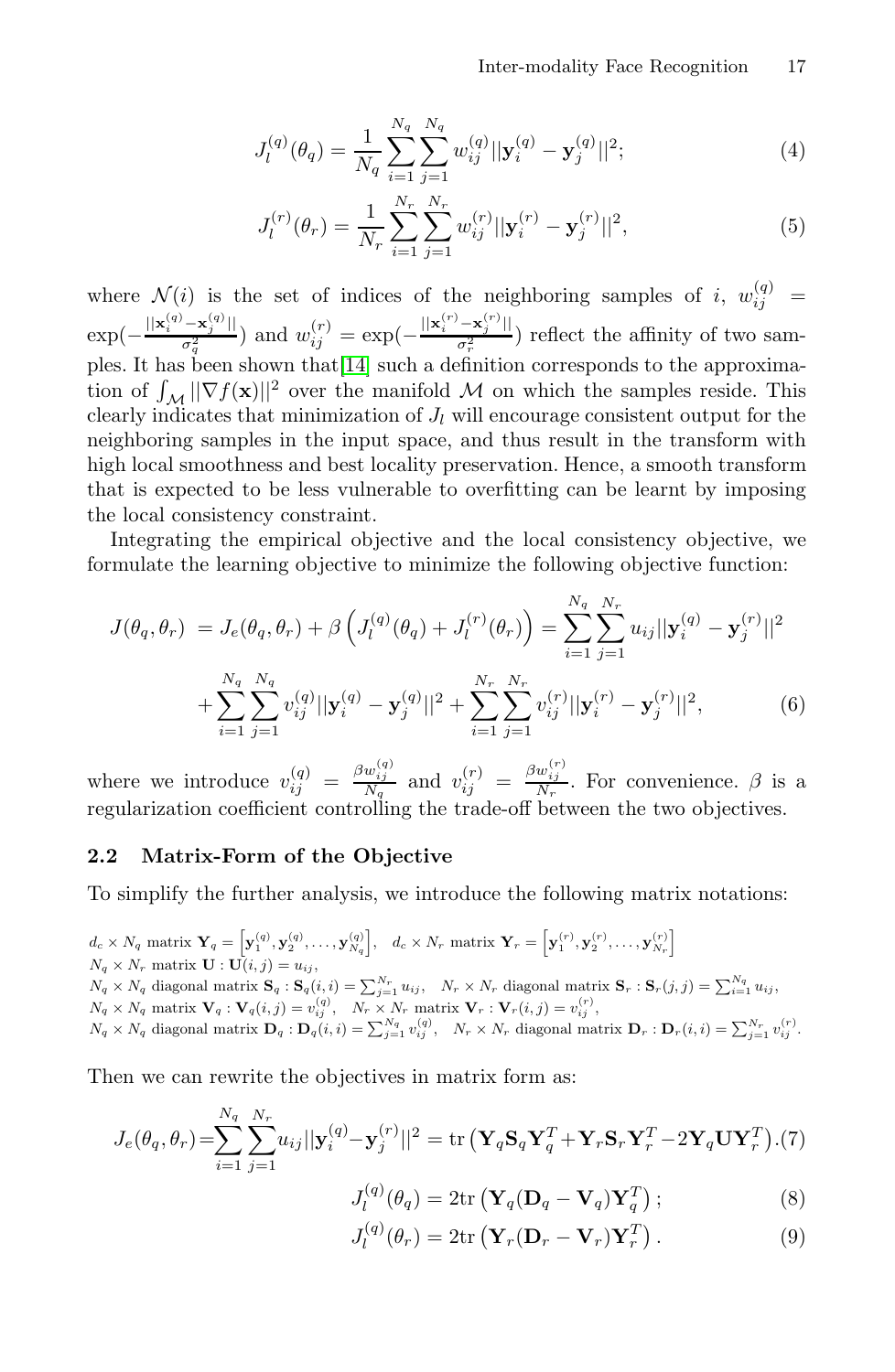Combine the three formulas above, we can derive that

$$
J(\theta_q, \theta_r) = \text{tr}\left(\mathbf{Y}_q \mathbf{R}_q \mathbf{Y}_q^T + \mathbf{Y}_r \mathbf{R}_r \mathbf{Y}_r^T - 2\mathbf{Y}_q \mathbf{U} \mathbf{Y}_r^T\right). \tag{10}
$$

where  $\mathbf{R}_q = \mathbf{S}_q + 2(\mathbf{D}_q - \mathbf{V}_q)$  and  $\mathbf{R}_r = \mathbf{S}_r + 2(\mathbf{D}_r - \mathbf{V}_r)$ .

<span id="page-5-0"></span>It is conspicuous that the transform  $f(\mathbf{x})$  and its double-scaled version  $2f(\mathbf{x})$ are essentially the same with respect to classification, however the latter transform will result in the objective value four times the former one. Hence, we should impose constraint on the scale of features in order to prevent trivial solutions. Since Euclidean distance will be used in the target feature space where all dimensions are uniformly treated, it is reasonable to require the feature vectors satisfy isotropic distribution. It can be expressed in terms of unit covariance as follows

$$
\frac{1}{N_q} \mathbf{Y}_q \mathbf{Y}_q^T + \frac{1}{N_r} \mathbf{Y}_r \mathbf{Y}_r^T = \mathbf{I}.
$$
 (11)

### <span id="page-5-1"></span>**2.3 Solving the Linear Transforms**

Line[ar](#page-5-0) [fe](#page-5-0)atures ar[e](#page-5-1) [w](#page-5-1)idely used in the literatures due to its simplicity and good generalization. Accordingly we first investigate the case where  $f_q$  and  $f_r$  are linear transforms, parameterized by the transform matrix  $\mathbf{A}_q$  and  $\mathbf{A}_r$ . Denote the  $\text{sample matrices}^1 \text{ by } \mathbf{X}_q = \left[ \mathbf{x}_1^{(q)}, \mathbf{x}_2^{(q)}, \ldots, \mathbf{x}_{N_q}^{(q)} \right] \text{ and } \mathbf{X}_r = \left[ \mathbf{x}_1^{(r)}, \mathbf{x}_2^{(r)}, \ldots, \mathbf{x}_{N_r}^{(r)} \right],$ then we have

<span id="page-5-2"></span>
$$
\mathbf{Y}_q = \mathbf{A}_q^T \mathbf{X}_q \qquad \mathbf{Y}_r = \mathbf{A}_r^T \mathbf{X}_r \tag{12}
$$

Combining Eq.(10), Eq.(11) and Eq.(12), the optimization problem of the transform matrices  $\mathbf{A}_q$  and  $\mathbf{A}_r$  is given by

minimize 
$$
J(\mathbf{A}_q, \mathbf{A}_r) = \text{tr} \left( \mathbf{A}_q^T \mathbf{M}_{qq} \mathbf{A}_q + \mathbf{A}_r^T \mathbf{M}_{qr} \mathbf{A}_r - 2 \mathbf{A}_q^T \mathbf{M}_{qr} \mathbf{A}_r \right),
$$
 (13)

$$
\text{s.t} \quad \mathbf{A}_q^T \mathbf{C}_q \mathbf{A}_q + \mathbf{A}_r^T \mathbf{C}_r \mathbf{A}_r = \mathbf{I}. \tag{14}
$$

For Eq.(13)  $\mathbf{M}_{qq} = \mathbf{X}_q \mathbf{R}_q \mathbf{X}_q^T$ ,  $\mathbf{M}_{rr} = \mathbf{X}_r \mathbf{R}_r \mathbf{X}_r^T$ , and  $\mathbf{M}_{qr} = \mathbf{X}_q \mathbf{R}_q \mathbf{X}_r^T$ . While for Eq.(14),  $C_q = \frac{1}{N_q} \mathbf{X}_q \mathbf{X}_q^T$  and  $C_r = \frac{1}{N_r} \mathbf{X}_r \mathbf{X}_r^T$  are the covariance matrices. To solve the optimization problem, we introduce the matrices

$$
\mathbf{M} = \begin{pmatrix} \mathbf{X}_q \mathbf{R}_q \mathbf{X}_q^T & -\mathbf{X}_q \mathbf{U} \mathbf{X}_r^T \\ -\mathbf{X}_r \mathbf{U}^T \mathbf{X}_q^T & \mathbf{X}_r \mathbf{R}_r \mathbf{X}_r^T \end{pmatrix} \qquad \mathbf{A} = \begin{pmatrix} \mathbf{A}_q \\ \mathbf{A}_r \end{pmatrix} \qquad \mathbf{C} = \begin{pmatrix} \mathbf{C}_q & \mathbf{0} \\ \mathbf{0} & \mathbf{C}_r \end{pmatrix} \tag{15}
$$

According to Eq.(13), Eq.(14), and Eq.(15), the optimization problem can be written as

$$
\mathbf{A} = \underset{\mathbf{A}^T \mathbf{C} \mathbf{A} = \mathbf{I}}{\text{argmin }} \mathbf{A}^T \mathbf{M} \mathbf{A},\tag{16}
$$

where both **M** and **C** are  $(d_q + d_r) \times (d_q + d_r)$  symmetric matrices.

Here we assume that the samples  $\mathbf{X}_q$  and  $\mathbf{X}_r$  have zero mean vectors, otherwise, we can first shift them by subtracting the mean vectors.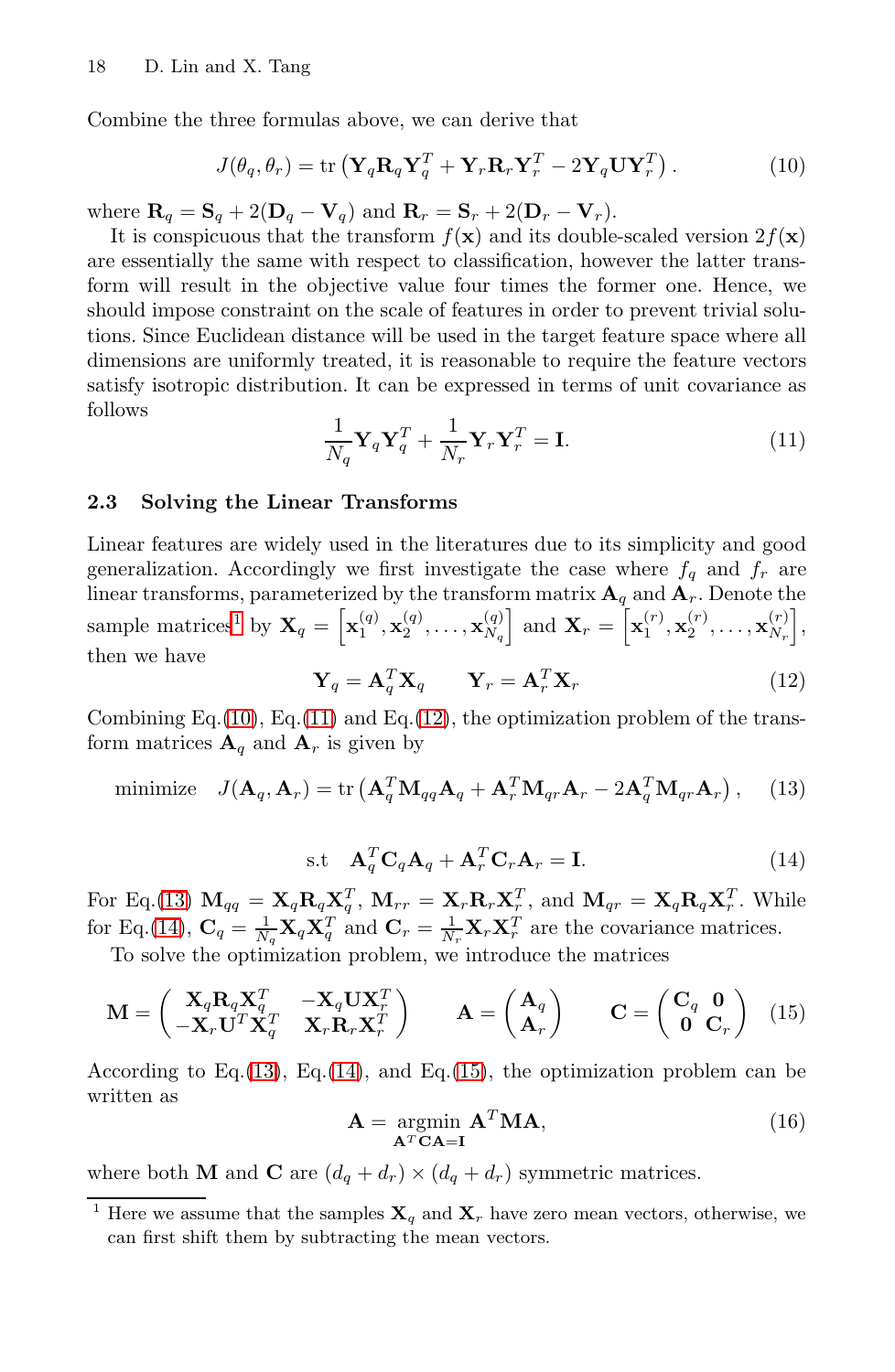.

To solve the constraint optimization problem, we have the following lemma

**Lemma 1.** The matrix **A** satisfies  $\mathbf{ACA}^T = \mathbf{I}$  where **C** is symmetric, if and *only if* **A** can be written as  $\mathbf{A} = \mathbf{V}\Lambda^{-\frac{1}{2}}\mathbf{U}$  where columns of  $\mathbf{V}$  are eigenvectors and  $\Lambda$  are diagonal matrix of eigenvalues satisfying  $CV = VA$ , and  $U$  are orthogonal matrix satisfying  $U^T U = I$ .

The lemma suggests a two-stage diagonalization scheme to obtain the optimal solution. In the first stage, we solve the **V** and  $\Lambda$  by eigenvalue decomposition on **C** and compute the whitening transform  $\mathbf{W} = \mathbf{V} \mathbf{\Lambda}^{-\frac{1}{2}}$ . It can be easily shown that  $\mathbf{T}^T \mathbf{C} \mathbf{T} = \mathbf{I}$ . Considering that **C** is a block-diagonal matrix, it be accomplished by eigen-decomposition on  $\mathbf{C}_q$  and  $\mathbf{C}_r$  respectively as  $\mathbf{C}_q = \mathbf{V}_q \mathbf{\Lambda}_q \mathbf{V}_q^T$ and  $\mathbf{C}_r = \mathbf{V}_r \mathbf{\Lambda}_r \mathbf{V}_r^T$ . When the dimensions of  $\mathcal{X}_q$  and  $\mathcal{X}_r$  are high, the covariance matrices may become nearly singular and incur instability. To stabilize the solution, we approximate the covariance by discarding the eigenvalues near zero and the corresponding eigenvectors as follows:

$$
\widetilde{\mathbf{C}}_q = \widetilde{\mathbf{V}}_q \widetilde{\mathbf{\Lambda}}_q \widetilde{\mathbf{V}}_q^T \qquad \widetilde{\mathbf{C}}_r = \widetilde{\mathbf{V}}_r \widetilde{\mathbf{\Lambda}}_r \widetilde{\mathbf{V}}_r^T \tag{17}
$$

Subsequently, **T** can be obtained by  $T =$  $\left(\,\widetilde{\mathbf{V}}_q\widetilde{\mathbf{\Lambda}}_q^{-\frac{1}{2}}\right|_{\sim}\,\,\frac{0}{\widetilde{\mathbb{R}}}$  $\mathbf{0}$  **V**<sub>r</sub> $\widetilde{\mathbf{\Lambda}}_r^{-\frac{1}{2}}$  $\setminus$ 

Then the [le](#page-6-0)arning objective is transformed to b

$$
\mathbf{U} = \underset{\mathbf{U}}{\operatorname{argmin}} \mathbf{U}^T \left( \mathbf{T}^T \mathbf{M} \mathbf{T} \right) \mathbf{U}, \qquad \text{s.t } \mathbf{U}^T \mathbf{U} = \mathbf{I}, \tag{18}
$$

<span id="page-6-0"></span>In the second stag[e we](#page-4-0) solve **U** by eigen-decomposition on the matrix  $\mathbf{M}_W$  = **T<sup>T</sup>MT** and taking the eigenvectors associated with the smallest eigenvalues of  $\mathbf{M}_W$ , then  $\mathbf{A} = \mathbf{T} \mathbf{U}$ . Exploiting the fact that **T** is block-diagonal, we further simplify the computation by partitioned matrix multiplication. The whole procedure is summarized in Table 1.

**Table 1.** The Procedure of Solving the Linear Transform

- **2.** Compute  $\mathbf{M}_{qq} = \mathbf{X}_q \mathbf{R}_q \mathbf{X}_q^T$ ,  $\mathbf{M}_{qr} = \mathbf{X}_q \mathbf{U} \mathbf{X}_r^T$  and  $\mathbf{M}_{rr} = \mathbf{X}_r \mathbf{R}_r \mathbf{X}_r^T$ .
- **3.** Compute  $\mathbf{C}_q = \frac{1}{N_q} \mathbf{X}_q \mathbf{X}_q^T$  and  $\mathbf{C}_r = \frac{1}{N_r} \mathbf{X}_r \mathbf{X}_r^T$ .

**4.** Solve  $\tilde{\mathbf{V}}_q$ ,  $\tilde{\mathbf{\Lambda}}_q$ ,  $\tilde{\mathbf{V}}_r$  and  $\tilde{\mathbf{\Lambda}}_r$  by performing eigenvalue-eigenvector analysis on  $\mathbf{C}_q$  and  $\mathbf{C}_r$  and removing the trailing eigenvalues and corresponding eigenvectors.

**5.** Compute  $\mathbf{T}_q = \widetilde{\mathbf{V}}_q \widetilde{\mathbf{\Lambda}}^{-\frac{1}{2}}$  and  $\mathbf{T}_r = \widetilde{\mathbf{V}}_r \widetilde{\mathbf{\Lambda}}^{-\frac{1}{2}}$ . Denote their numbers of columns by  $\widetilde{d}_q$ and  $d_r$ .

.

**6.** Compute 
$$
\mathbf{M}_W = \begin{pmatrix} \mathbf{T}_q^T \mathbf{M}_{qq} \mathbf{T}_q & -\mathbf{T}_q^T \mathbf{M}_{qr} \mathbf{T}_r \\ -\mathbf{T}_r^T \mathbf{M}_{qr}^T \mathbf{T}_q & \mathbf{T}_r^T \mathbf{M}_{rr} \mathbf{T}_r \end{pmatrix}
$$

**7.** Solve **U** by taking the eigenvectors corresponding to the  $d$  least eigenvalues of  $\mathbf{M}_W$ . **8.** Denote the first  $d_q$  rows of **U** by  $\mathbf{U}_q$  and the rest  $d_r$  rows by  $\mathbf{U}_r$ . Then we have  $\mathbf{A}_q = \mathbf{T}_q \mathbf{U}_q$  and  $\mathbf{A}_r = \mathbf{T}_r \mathbf{U}_r$ .

**<sup>1.</sup>** Compute  $\mathbf{R}_q$ ,  $\mathbf{R}_r$  and **U** as in section 2.2.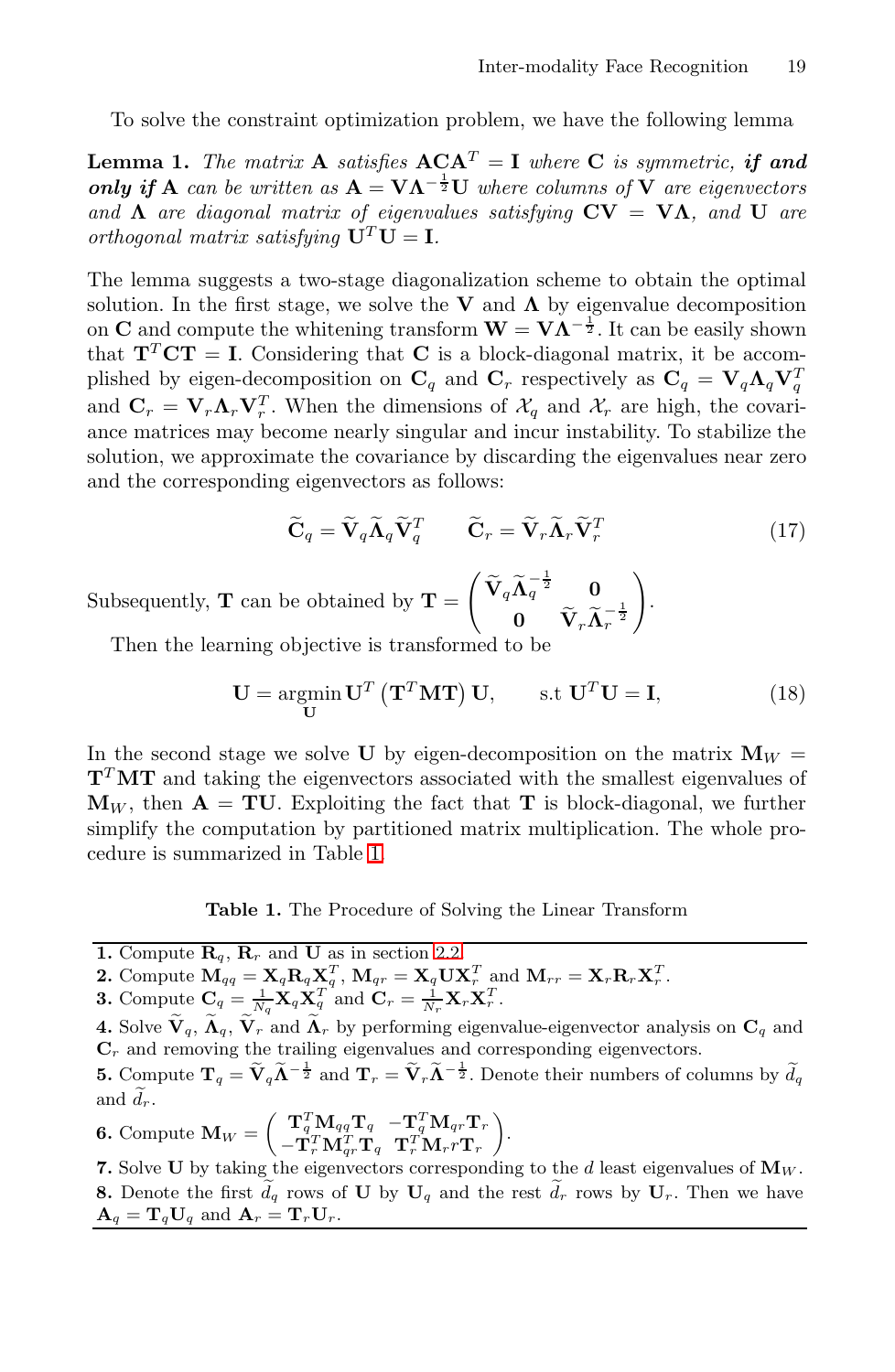# **3 Kernelized Common Discriminant Feature Extraction**

Kernel-based learning is often used to exploit the nonlinearity of the sample space. The core principle is to map the samples to a Hilbert space with much higher dimension or even infinite dimension so that the inner product structure of that space reflects the desirable similarity. Suppose the original sample space is denoted by X and a positive definite kernel is defined on it by  $k : \mathcal{X} \times \mathcal{X} \to \mathbb{R}$ . For a set of observed samples:  $\{x_i\}_{i=1}^n$ , the  $n \times n$  Gram matrix is given by **K** with  $\mathbf{K}(i,j) = k(\mathbf{x}_i, \mathbf{x}_j)$ .

According to the kernel theory, each positive definite kernel  $k$  induces a Hilbert space H and a feature map  $\phi : \mathcal{X} \to \mathcal{H}$  satisfying that for every  $\mathbf{x}_1, \mathbf{x}_2 \in \mathcal{X}$ ,  $\langle \phi(\mathbf{x}_1), \phi(\mathbf{x}_2) \rangle = k(\mathbf{x}_1, \mathbf{x}_2)$ . With this kernel trick, we can compute the inner product in the original space without explicitly evaluating the feature map.

<span id="page-7-0"></span>Given the Hilbert space, we can extract the features by projecting the highdimensional mapping to a lower-dimensional feature space. Assume the basis of the projection is a linear combinations of the Hilbert mappings of the training samples. Denote  $\mathbf{\Phi} = [\phi(\mathbf{x}_1), \dots, \phi(\mathbf{x}_n)]$ , then we have  $\mathbf{P} = \mathbf{\Phi} \mathbf{A}$ , where **A** is an  $n \times d$  matrix storing the expansion coefficients and d is the dimension of the final feature space. Then for any sample  $\mathbf{x} \in \mathcal{X}$ , it is transformed to

$$
\mathbf{y} = \mathbf{P}^T \phi(\mathbf{x}) = \mathbf{A}^T \mathbf{\Phi}^T \phi(\mathbf{x}) = \mathbf{A}^T \mathbf{k}(\mathbf{x}), \tag{19}
$$

where  $\mathbf{k}(\mathbf{x}) = [\phi(\mathbf{x}_1, \mathbf{x}), \phi(\mathbf{x}_1, \dots, \phi(\mathbf{x}_n, \mathbf{x})]^T$ . Specially, for the training set  $X = [\mathbf{x}_1, \ldots, \mathbf{x}_n]$ , the matrix of the transformed vectors can be expressed as

$$
\mathbf{Y} = [\mathbf{y}_1, \mathbf{y}_2, \dots, \mathbf{y}_n] = [\mathbf{P}\phi(\mathbf{x}_1), \mathbf{P}\phi(\mathbf{y}_2), \dots, \mathbf{P}\phi(\mathbf{y}_n)] = \mathbf{A}^T \mathbf{K}.
$$
 (20)

Actually, the learning of Common Discriminant Feature Extraction relies on inner products, thus it can be extended to the nonlinear case by kernel theory. Denote the Gram matrices for the query samples and the reference samples by  $\mathbf{K}_q$  and  $\mathbf{K}_r$ , and the coefficient expansion matrices for transform operators by  $\mathbf{A}_q$  and  $\mathbf{A}_r$ . According to Eq.(20), we have the feature vectors for the training set expressed as follows:

$$
\mathbf{Y}_q = \mathbf{A}_q^T \mathbf{K}_q \qquad \mathbf{Y}_r = \mathbf{A}_r^T \mathbf{K}_r. \tag{21}
$$

<span id="page-7-1"></span>Then fro[m](#page-7-1)  $Eg(10)$  $Eg(10)$ , the joint objective function can be written by

$$
J(\mathbf{A}_q, \mathbf{A}_r) = \text{tr}(\mathbf{A}_q^T \mathbf{K}_q \mathbf{R}_q \mathbf{K}_q^T \mathbf{A}_q + \mathbf{A}_r^T \mathbf{K}_r \mathbf{R}_r \mathbf{K}_r^T \mathbf{A}_r - 2\mathbf{A}_q^T \mathbf{K}_q \mathbf{U} \mathbf{K}_r^T \mathbf{A}_r) \tag{22}
$$

$$
\text{s.t} \quad \mathbf{A}_q \left( \frac{1}{N_q} \mathbf{K}_q \mathbf{K}_q^T \right) \mathbf{A}_q^T + \mathbf{A}_r^T \left( \frac{1}{N_r} \mathbf{K}_r, \mathbf{K}_r^T \right) \mathbf{A}_r = \mathbf{I}. \tag{23}
$$

Comparing Eq.  $(13)$  and Eq.  $(23)$ , we see that the mathematical form of the optimization problem is essentially the same, except that the matrices  $\mathbf{X}_q$  and  $\mathbf{X}_r$ are replaced by the Kernel Gram matrices  $\mathbf{K}_q$  and  $\mathbf{K}_r$ . Thus the optimization procedure derived above is also applicable here.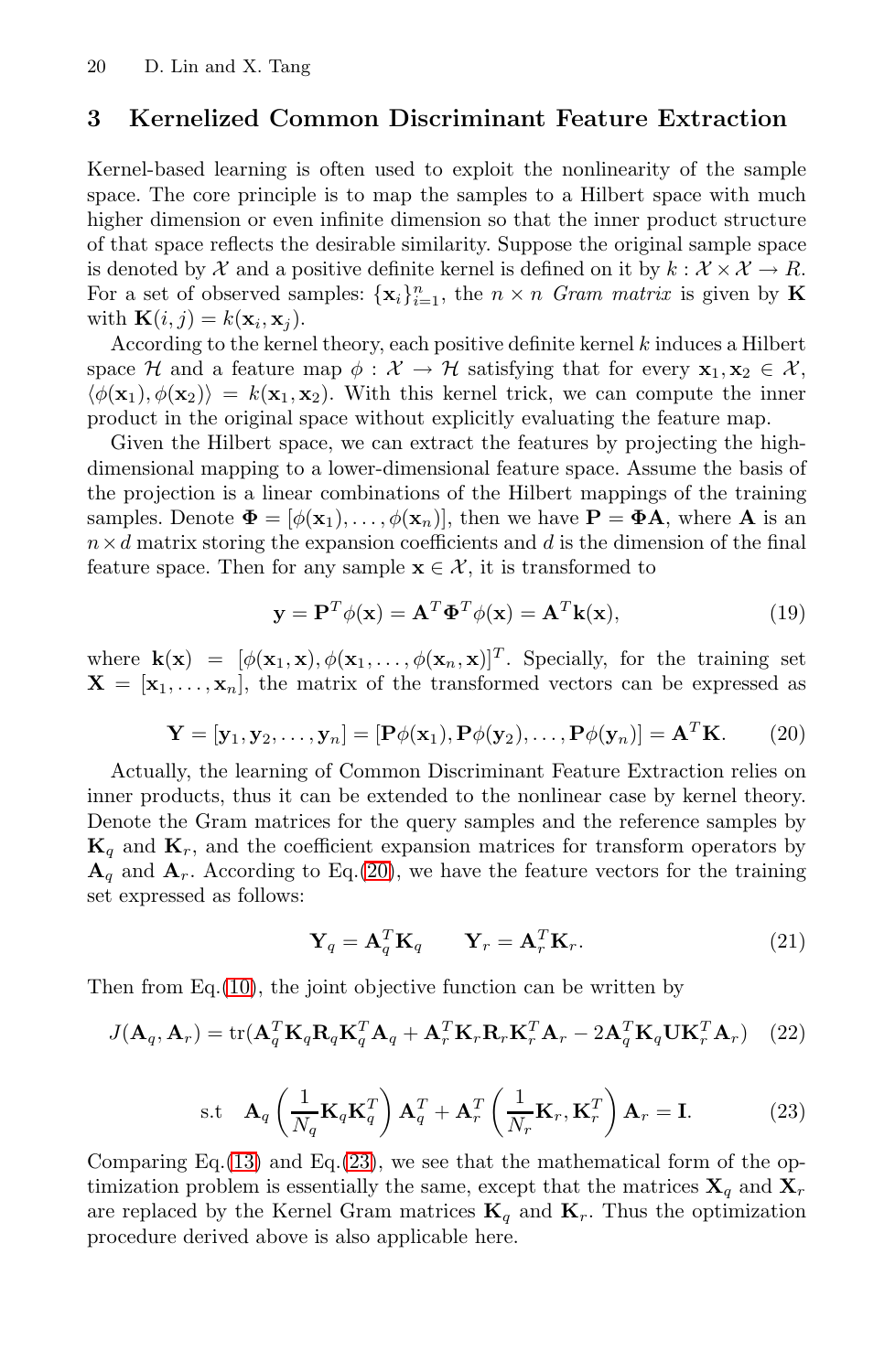# **4 Multi-mode Framework**

In practical systems, the reference images are often captured in a controlled condition, while the query images on spot are subject to significant variation of illumination and pose. To address this problem, we develop a Multi-Mode Framework. For each query mode, we learn a common feature space for comparing the query samples in that mode and the reference samples. Here, we denote the transform matrices for the k-th mode by  $\mathbf{A}_{qk}$  and  $\mathbf{A}_{rk}$ .

Considering that uncertainty may arise when we judge which mode a query sample belongs to, we adopt a soft fusion scheme. In the scheme, the fused distance is introduced to measure the dissimilarity between the query samples and the reference samples, which is a belief-based weighted combination of the distance values evaluated in the common spaces for different modes. We denote the belief that the *i*-th query sample belongs to the *k*-th mode by  $b_{ik}$ , and denote the features of the  $i$ -th query sample and the  $j$ -th reference sample in the common space for the k-th mode by  $\mathbf{y}_{ik}^{(q)} = \mathbf{A}_{qk}^T \mathbf{x}_i^{(q)}$  and  $\mathbf{y}_{jk}^{(r)} = \mathbf{A}_{rk}^T \mathbf{x}_i^{(r)}$  respectively, then the fused distance is given by

$$
d(\mathbf{x}_i^{(q)}, \mathbf{x}_j^{(r)}) = \sum_{k=1}^M b_{ik} ||\mathbf{y}_{ik}^{(q)} - \mathbf{y}_{jk}^{(r)}||^2 \quad \text{s.t } \sum_{k=1}^M b_{ik} = 1.
$$
 (24)

When the belief values for training samples are known, for a new query sample **x**, its belief values w.r.t to the modes can be computed by smooth interpolation from the training samples adjacent to it. We re-formulate the learning objective with the following extensions:

1) Evaluate the empirical separability based on fused distance:  $J_e$  =  $\sum_{i=1}^{N_q}\sum_{j=1}^{N_r}u_{ij}d(\mathbf{x}_{i}^{(q)},\mathbf{x}_{j}^{(r)});$ 

<span id="page-8-0"></span>2) The local consistency comprises the local consistency of transforms for all modes;

3) Each query samples in the training set corresponds to M belief values. To ensure each mode covers a continuous and smooth re[gion](#page-8-0) in the sample space so that the computation of beliefs for new samples is stable, we further enforce the local consistency on the belief values:  $J_l^{(b)} = \sum_{i=1}^{N_q} \sum_{j=1}^{N_q} v_{ij}^{(q)} \sum_{k=1}^{M} (b_{ik} - b_{jk})^2$ . Consequently, the multimode formulation of the learning objective is derived as follows:

$$
J = J_e + \beta \sum_{i=1}^{M} (J_l^{(q)} + J_l^{(r)}) + \gamma J_l^{(b)}, \qquad (25)
$$

where  $\gamma$  controls the contribution of the local consistency of beliefs. Eq.(25) can be expanded as follows:

$$
J = \sum_{i=1}^{N_q} \sum_{j=1}^{N_r} u_{ij} \sum_{k=1}^{M} b_{ik} ||\mathbf{y}_{ik}^{(q)} - \mathbf{y}_{jk}^{(r)}||^2 + \sum_{k=1}^{M} \sum_{i=1}^{N_q} \sum_{j=1}^{N_q} v_{ij}^{(q)} ||\mathbf{y}_{ik}^{(q)} - \mathbf{y}_{jk}^{(q)}||^2
$$
  
+ 
$$
\sum_{k=1}^{M} \sum_{i=1}^{N_r} \sum_{j=1}^{N_r} v_{ij}^{(r)} ||\mathbf{y}_{ik}^{(r)} - \mathbf{y}_{jk}^{(r)}||^2 + \sum_{i=1}^{N_q} \sum_{j=1}^{N_q} v_{ij}^{(q)} \sum_{i=1}^{M} (b_{ik} - b_{jk})^2.
$$
 (26)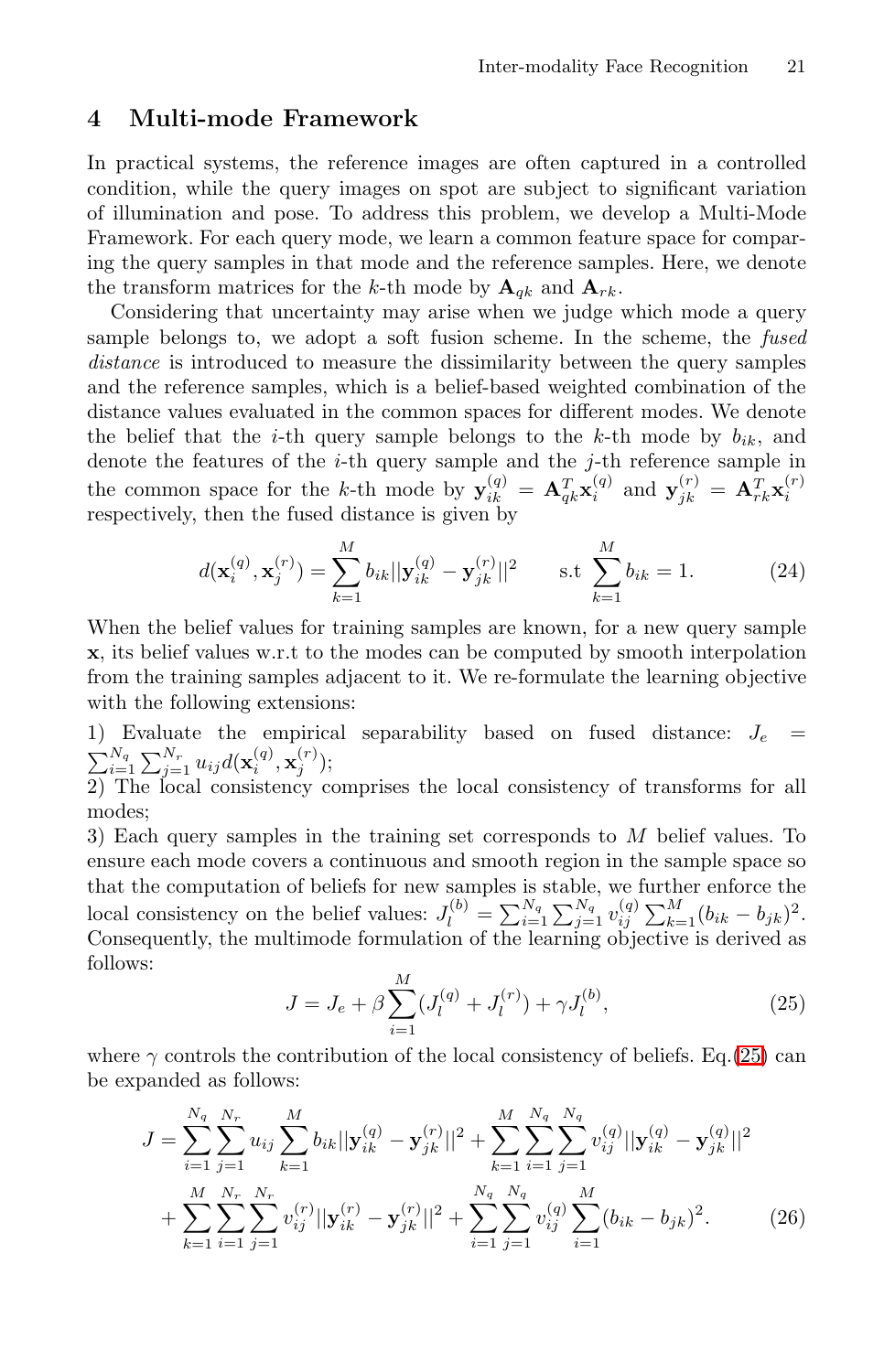Based on the generalized formulation, we derive the optimization scheme by alternate optimizing the transform matrices and the belief values.

**1) Optimizing Transform Matrices.** Denote  $J_A = J_e + \beta \sum_{i=1}^{M} (J_l^{(q)} + J_l^{(r)})$ , since  $J_l^{(b)}$  does not relate to the features, with the belief values given, we can obtain the optimal transform matrices by minimizing  $J_A$ . Rearranging the order of sums, we can write it by

$$
J_A = \sum_{k=1}^{M} \left\{ \sum_{i=1}^{N_q} \sum_{j=1}^{N_r} b_{ik} u_{ij} ||\mathbf{y}_{ik}^{(q)} - \mathbf{y}_{jk}^{(r)}||^2 + \sum_{i=1}^{N_q} \sum_{j=1}^{N_q} v_{ij}^{(q)} ||\mathbf{y}_{ik}^{(q)} - \mathbf{y}_{jk}^{(q)}||^2 + \sum_{i=1}^{N_r} \sum_{j=1}^{N_r} v_{ij}^{(r)} ||\mathbf{y}_{ik}^{(r)} - \mathbf{y}_{jk}^{(r)}||^2 \right\}.
$$
\n(27)

Thus  $J_A$  can be decomposed into

$$
J_A = \sum_{k=1}^{M} J_k(\mathbf{A}_k^{(q)}, \mathbf{A}_k^{(r)})
$$
 (28)

$$
J_k(\mathbf{A}_k^{(q)}, \mathbf{A}_k^{(r)}) = \sum_{i=1}^{N_q} \sum_{j=1}^{N_r} b_{ik} u_{ij} ||\mathbf{y}_{ik}^{(q)} - \mathbf{y}_{jk}^{(r)}||^2 + \sum_{i=1}^{N_q} \sum_{j=1}^{N_q} v_{ij}^{(q)} ||\mathbf{y}_{ik}^{(q)} - \mathbf{y}_{jk}^{(q)}||^2 + \sum_{i=1}^{N_r} \sum_{j=1}^{N_r} v_{ij}^{(r)} ||\mathbf{y}_{ik}^{(r)} - \mathbf{y}_{jk}^{(r)}||^2.
$$
\n(29)

Compare Eq. $(6)$  and Eq. $(29)$ , we see that they share the same mathematical form except that  $u_{ij}$  is replaced by  $b_{ik}u_{ij}$ . Because  $J_k$  is solely determined by the features of the k-th mode, we can optimize  $\mathbf{A}_k^{(q)}$  and  $\mathbf{A}_k^{(r)}$  for each mode individually by the aforementioned procedure with the belief values fixed.

**2) Optimizing Belief Values.** Denote  $J_B = J_e + \gamma J_l^{(b)}$ , which is the part of objective depending on the belief values. With the transform matrices given, we can optimize the beliefs by minimizing  $J_B$ :

$$
J_B = \sum_{i=1}^{N_q} \sum_{j=1}^{N_r} \sum_{k=1}^{M} u_{ij} \sum_{k=1}^{M} b_{ik} ||\mathbf{y}_{ik}^{(q)} - \mathbf{y}_{jk}^{(r)}||^2 + \sum_{i=1}^{N_q} \sum_{j=1}^{N_q} \sum_{k=1}^{M} v_{ij}^{(q)} \sum_{i=1}^{M} (b_{ik} - b_{jk})^2.
$$
 (30)

For succinctness, we denote  $e_{ik} = \sum_{j=1}^{N_r} u_{ij} ||\mathbf{y}_{ik}^{(q)} - \mathbf{y}_{jk}^{(r)}||^2$ , then it can be simplified to

$$
J_B = \sum_{i=1}^{N_q} \sum_{k=1}^{M} e_{ik} b_{ik} + \sum_{i=1}^{N_q} \sum_{j=1}^{N_q} \sum_{k=1}^{M} v_{ij}^{(q)} \sum_{i=1}^{M} (b_{ik} - b_{jk})^2.
$$
 (31)

We introduce the following notations: **E** is an  $M \times N_q$  matrix with  $\mathbf{E}(i,k) = e_{ik}$ , **B** is an  $M \times N_q$  matrix with  $\mathbf{B}(i,k) = b_{ik}$ , then the optimization problem can be written in a matrix form as

$$
\mathbf{B} = \underset{\mathbf{B}}{\operatorname{argmin}} J_B = \underset{\mathbf{B}}{\operatorname{argmin}} \operatorname{tr}(\mathbf{E}^T \mathbf{B} + 2\mathbf{B}(\mathbf{D}_q - \mathbf{V}_q)\mathbf{B}^T), \quad \text{s.t } \mathbf{B}^T \mathbf{1}_M = \mathbf{1}_{N_q}. \tag{32}
$$

Here  $\mathbf{D}_q - \mathbf{V}_q$  is positive-semidefinite. This is a convex quadratic optimization program with linear constraint and can be efficiently solved by quadratic programming.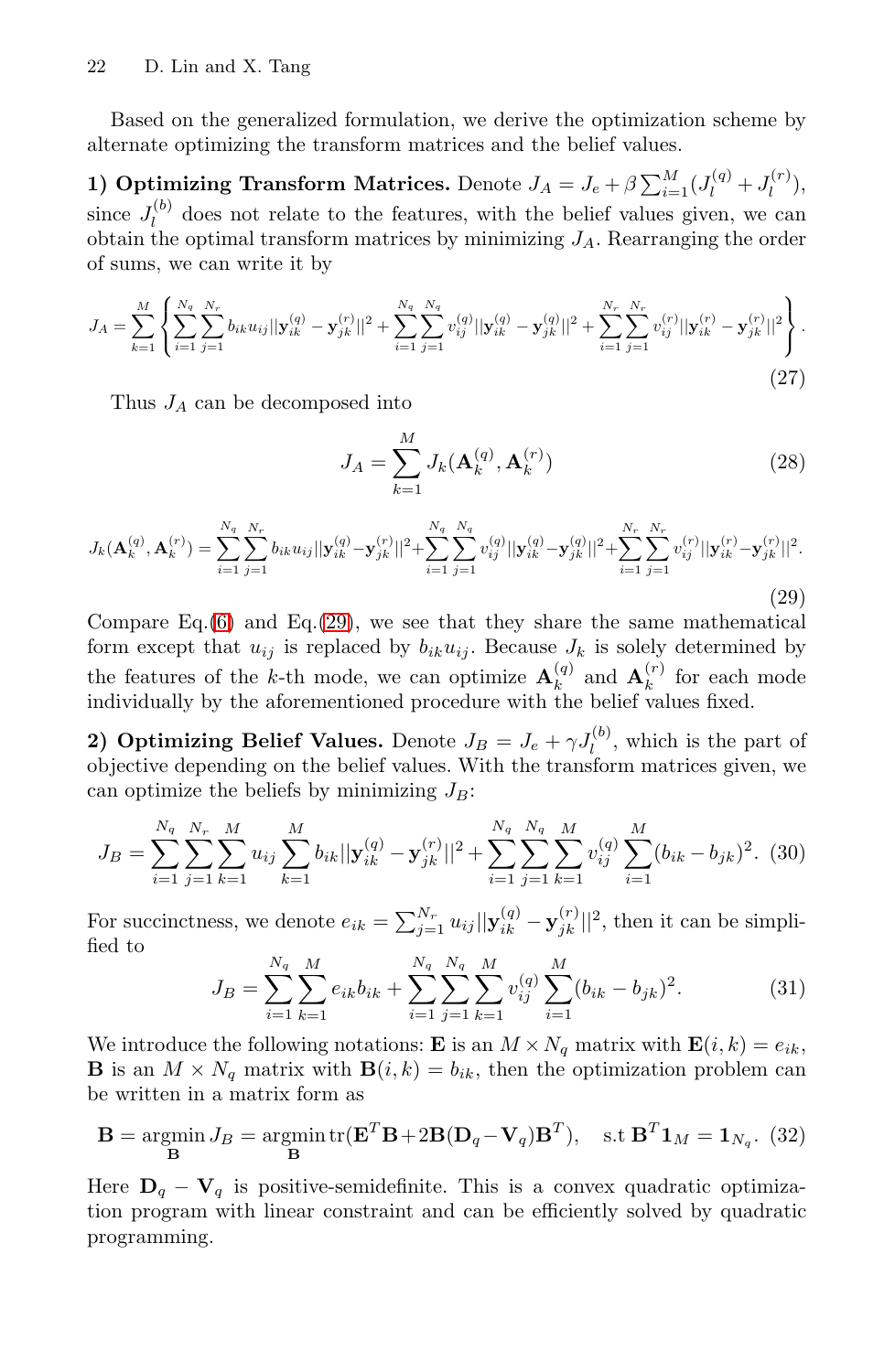**3) The whole procedure of optimization.** We adopt the alternate optimization strategy in our framework. First we cluster all the query samples in the training set by Gaussian Mixture Model and set the initial belief values to be the posteriori evaluated by GMM. After that, we optimize the transform matrices for each mode based on  $Eq.(29)$  and the belief values based on  $Eq.(32)$ alternately until convergence.

## **5 Experiments**

### **Experiment Settings**

We conduct experiments in two inter-modality recognition applications.

**1) Infrared-optical recognition.** The reference images are captured by optical cameras with controlled illumination condition, while the query images are acquired in an [u](#page-1-0)ncontrolled environment. To cope with the adverse illumination condition, we use infrared cameras to capture the query images. In our experiment, two configurations are constructed to test our algorithms. Both configuratio[ns s](#page-13-10)hare the same set of reference samples. The reference set consists of 64 samples from 16 persons with each person having 4 samples. In the first configuration, [we](#page-1-1) select 800 images with mild expression variation to form the query set. The second configuration is a much more challenging one, which consists of 1600 images subject to significant pose and illumination variation. Some examples of the images are displayed in fig.1. It can be seen that the infrared images are seriously blurred and distorted due to the limitation of infrared imaging.

**2) Sketch-photo recognition.** The reference set is composed of 350 images from FERET face database[16]. The 350 images represent 350 different persons. The query set comprises 700 sketches composed by artists. Each person has 2 samples in the query set. Fig.2 shows some examples of the photos and the corresponding sketches. We can see that the sketches present greatly different characteristics from the photos. In addition, some texture information is lost in the sketches.

All the photos are normalized to reduce the influence of interference factors. For each image, we first perform affine transformation on it to fix the eye centers and mouth center of the face to standard positions. Then we crop it to the size of  $64 \times 72$ . After that we apply histogram equalization and mask the background region using a face-shape mask. After preprocessing, we obtain the original vector representation for each image by scanning the 4114 remaining pixels to a vector. To accelerate the process of training and testing and suppress the noise, we employ PCA to reduce the space dimension and preserve 0.98% of the energy in the principal space.

#### **Experiment Results**

**1)** We first investigate how the selection of parameters  $\alpha$  and  $\beta$  affects the generalization performance. In the experiments, we find that the performance is not sensitive to the  $\alpha$  when  $\alpha$  ranges from 0.2 to 2. However, the parameter  $\beta$  significantly influence the results. Fig.5, fig.7 and fig.9 show the change of performance w.r.t the number of features when  $\beta$  takes different values. We can see that when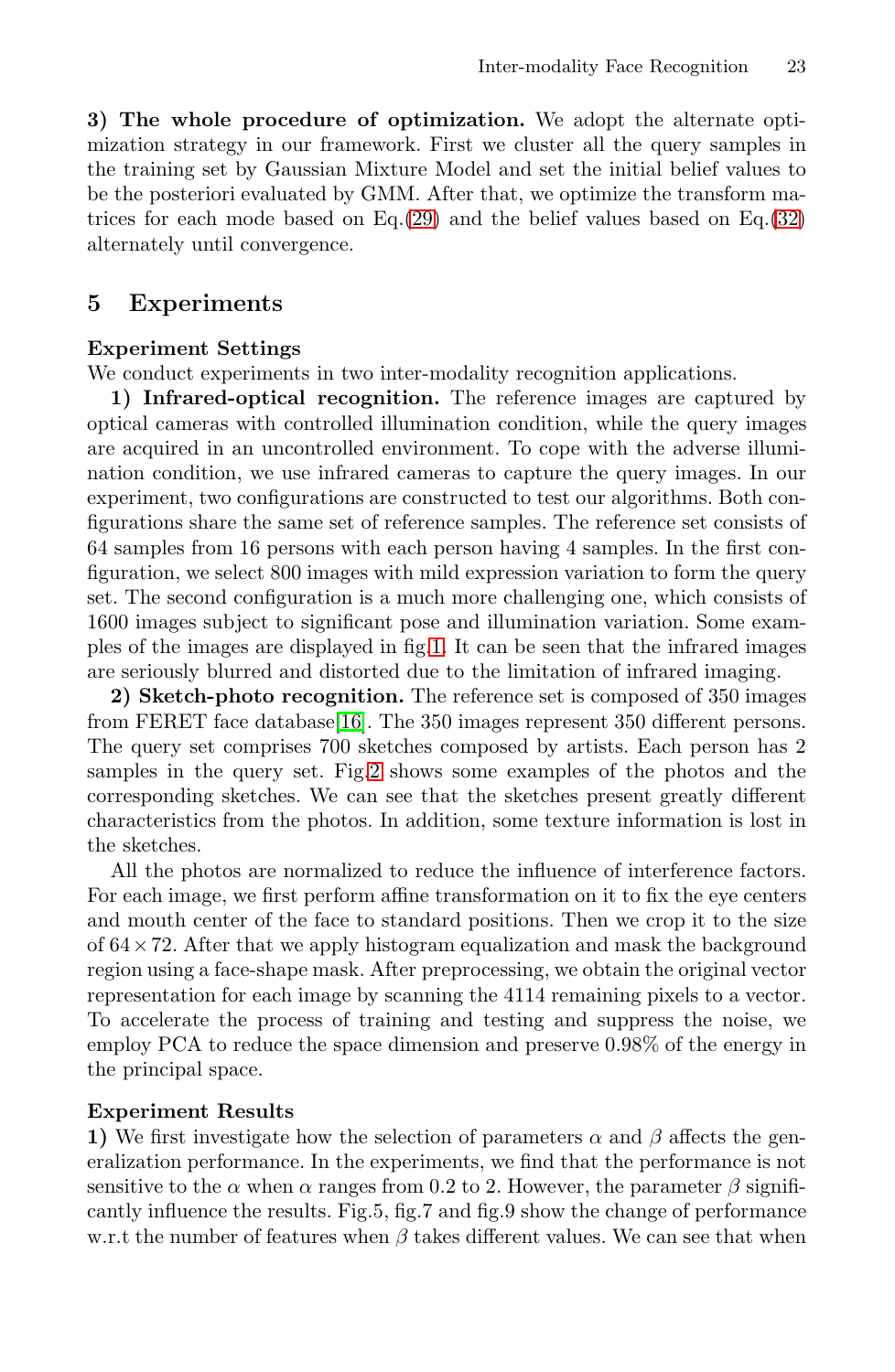

**Fig. 5.** Performance of CDFE in conf-1 of infrared-optical recognition



of infrared-optical recognition



**Fig. 9.** Performance of CDFE in sketch-photo recognition



**Fig. 6.** Comparison of algorithms in conf-1 of infrared-optical recognition



**Fig. 7.** Performance of CDFE in conf-2 **Fig. 8.** Comparison of algorithms in conf-2 of infrared-optical recognition



**Fig. 10.** Comparison of algorithms in sketch-photo recognition

 $\beta = 0$ , that is, the local consistency does not contribute to the formulation, the performance degrades drastically as the number of features increases. When  $\beta$ becomes larger, the change of performance becomes stable. However, if  $\beta$  is too large, the performance may degenerate. This is mainly due to over-smoothing. From the results, we can see that for infrared-optical recognition, the algorithm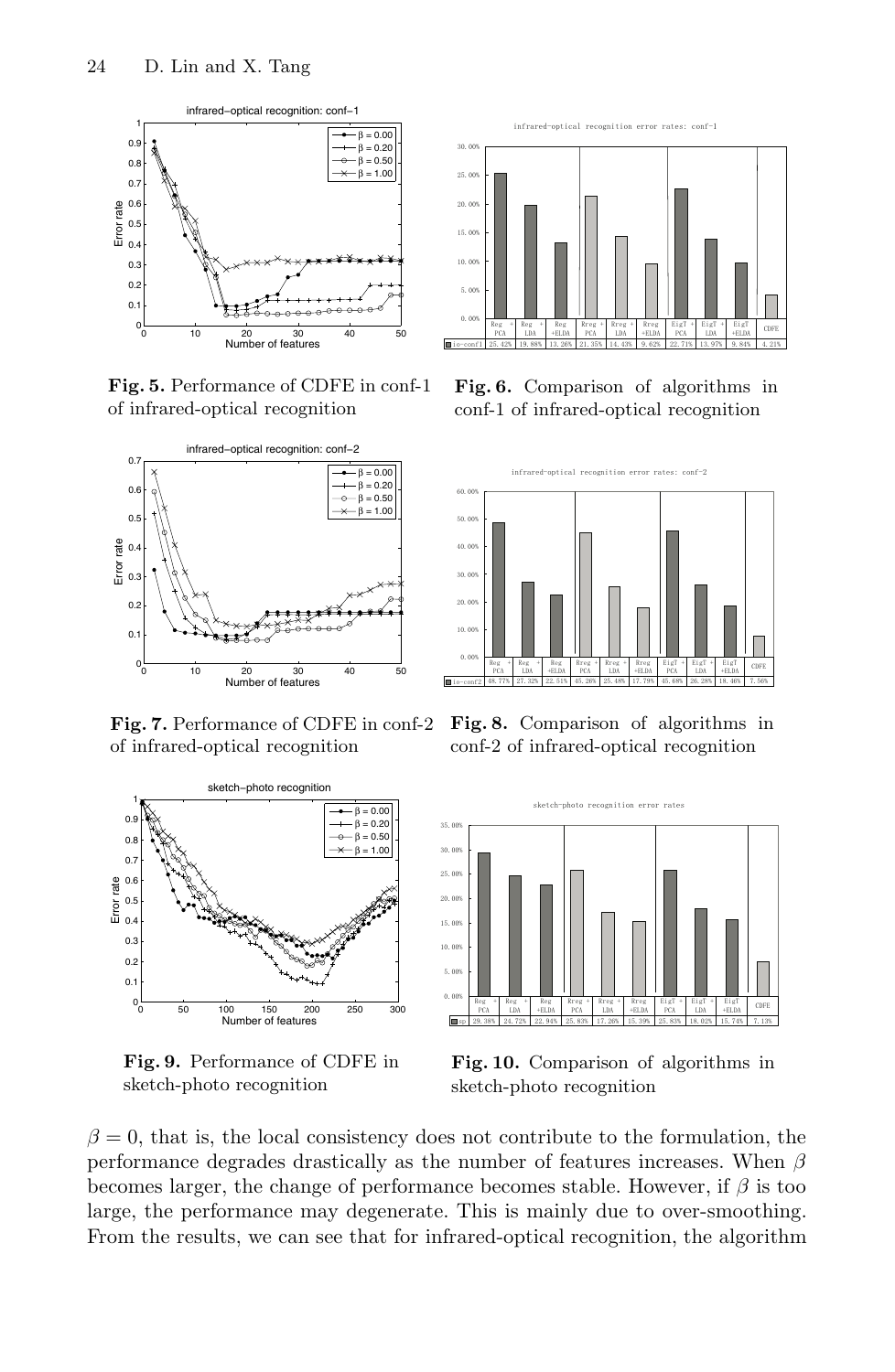|                                                                                                   |  | $\ \text{Reg.} + \text{Reg.} + \ \text{RReg.} + \text{RReg.} + \ \text{EigT.} + \text{EigT.} + \ \text{CDFE}\ $ |  |                                     |  |
|---------------------------------------------------------------------------------------------------|--|-----------------------------------------------------------------------------------------------------------------|--|-------------------------------------|--|
|                                                                                                   |  | $\ $ KPCA KLDA $\ $ KPCA KLDA $\ $ KPCA KLDA $\ $                                                               |  |                                     |  |
| infrared-optical. conf-1   24.3%   15.6%    $\overline{20.4\%}$   8.34%    22.7%   9.56%    1.98% |  |                                                                                                                 |  |                                     |  |
| infrared-optical. conf-2   $50.6\%$   $21.8\%$    $47.9\%$                                        |  |                                                                                                                 |  | $15.0\%$   45.7\%   15.3\%   4.42\% |  |
| sketch-optical.                                                                                   |  | $\parallel$ 32.2\% $\parallel$ 20.8\% $\parallel$ 24.3\% $\parallel$                                            |  | $11.7\%$   25.8\%   12.8\%   5.43\% |  |

**Fig. 11.** Comparison of the algorithms with kernelized features

achieves best performance when  $\beta = 0.5$ , while for sketch-photo recognition, the algorit[hm](#page-13-12) achiev[es](#page-13-1) best performa[n](#page-13-4)ce when  $\beta = 1.0$ . The analysis above indicates the important role of local consistency for the generalization ability.

**2)** We compare the common discriminant feature extraction (CDFE) with other approaches for inter-modality recognition. In previous works, it is typical to first convert the query images to the reference modality and then apply conventional algorithms to classify the converted sample. In the experiments, we test the combination of three conversion methods (linear regression (Reg), ridge regression (RReg), and Eigentransformation (EigT)[9] ) and three feature extraction methods (PCA[17], LDA[1], and Enhanced LDA[4]). The results are illustrated in fig.6, fig.8, and fig.10 for the infrared-optical recognition and the sketch-photo recognition respectively. It can be seen from the results that the CDFE consistently outperforms the other methods by a large margin. In all the configurations, CDFE at least reduces the error rate by half compared with the most competitive methods in conventional approaches.

**3)** We test the kernelized extension of the CDFE and compare it with the conversion-classification paradigm. For fair comparison, in the traditional approach, we also use kernelized method to extract features. Here, we test Kernel PCA and Kernel LDA. Gaussian kernel is used in the testing. The results are listed in fig.11. All the results given in the table are the best performances obtained through cross-validation. We can see our algorithm outperforms the conventional ones by a surprisingly large margin. In our view, such a remarkable improvement is owing to incorporation of local consistency, which on one hand fully exploits the potency of kernel method, on the other hand effectively controls the complexity of the operator.

**4)** We finally test the multi-mode framework in the conf-2 of infrared-optical recognition. In this configuration, due to diverse poses and illumination conditions, there are multiple modes in the sample distribution. In our experiments, the error rate decreases when we increase the number of modes. The lowest error rate 3.25% is attained when  $M = 5$ . Compared to the single mode case, in which error rate is 7.56%, it is an encouraging improvement.

## **6 Conclusion**

In this paper, we studied the inter-modality face recognition problem. We proposed a new notion of common discriminant feature space and formulated the learning objective with local consistency. In the extensive experiments, our algorithms have achieved significant improvement over conventional methods.